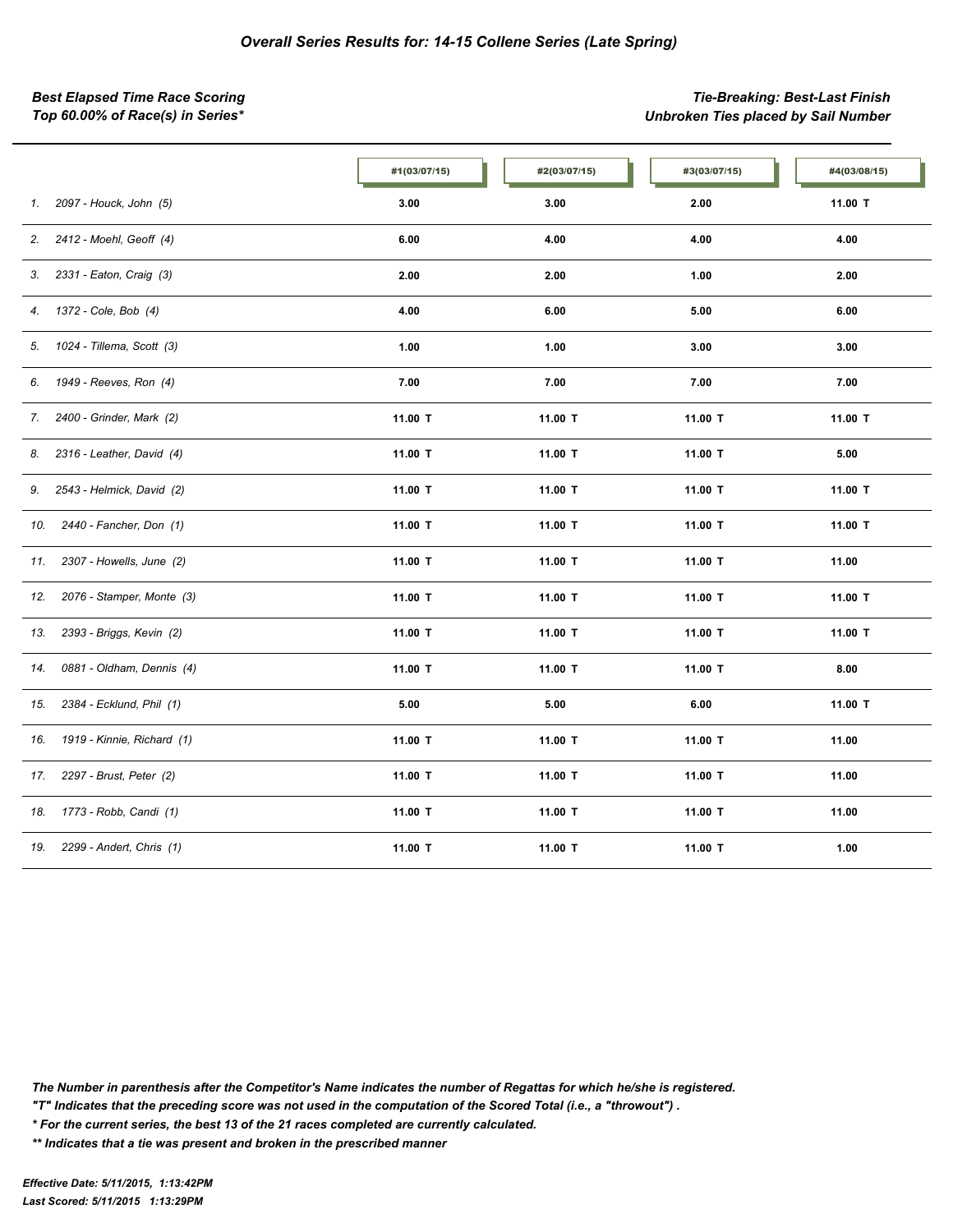|     |                              | #5(03/08/15) | #6(03/08/15) | #7(03/22/15) | #8(03/22/15) |
|-----|------------------------------|--------------|--------------|--------------|--------------|
| 1.  | 2097 - Houck, John (5)       | 11.00 T      | 11.00 T      | 5.00         | 3.00         |
|     | 2. 2412 - Moehl, Geoff (4)   | 7.00         | 2.00         | 3.00         | 1.00         |
|     | 3. 2331 - Eaton, Craig (3)   | 4.00         | 1.00         | 11.00 T      | 11.00 T      |
|     | 4. 1372 - Cole, Bob (4)      | 5.00         | 3.00         | 1.00         | 5.00         |
|     | 5. 1024 - Tillema, Scott (3) | 1.00         | 11.00 T      | 4.00         | 9.00         |
| 6.  | 1949 - Reeves, Ron (4)       | 6.00         | 5.00         | 6.00         | 2.00         |
| 7.  | 2400 - Grinder, Mark (2)     | 11.00 T      | 11.00 T      | 11.00 T      | 11.00 T      |
| 8.  | 2316 - Leather, David (4)    | 2.00         | 4.00         | 11.00 T      | 11.00        |
| 9.  | 2543 - Helmick, David (2)    | 11.00 T      | 11.00 T      | 11.00        | 11.00        |
| 10. | 2440 - Fancher, Don (1)      | 11.00 T      | 11.00 T      | 11.00 T      | 11.00 T      |
| 11. | 2307 - Howells, June (2)     | 11.00        | 11.00        | 8.00         | 7.00         |
| 12. | 2076 - Stamper, Monte (3)    | 11.00 T      | 11.00        | 11.00        | 11.00        |
| 13. | 2393 - Briggs, Kevin (2)     | 11.00 T      | 11.00        | 11.00        | 11.00        |
| 14. | 0881 - Oldham, Dennis (4)    | 11.00 T      | 11.00 T      | 7.00         | 6.00         |
| 15. | 2384 - Ecklund, Phil (1)     | 3.00         | 11.00 T      | 11.00 T      | 11.00        |
| 16. | 1919 - Kinnie, Richard (1)   | 11.00        | 11.00        | 2.00         | 4.00         |
| 17. | 2297 - Brust, Peter (2)      | 11.00        | 11.00        | 11.00        | 11.00        |
| 18. | 1773 - Robb, Candi (1)       | 11.00        | 11.00        | 9.00         | 8.00         |
| 19. | 2299 - Andert, Chris (1)     | 11.00        | 11.00        | 11.00        | 11.00        |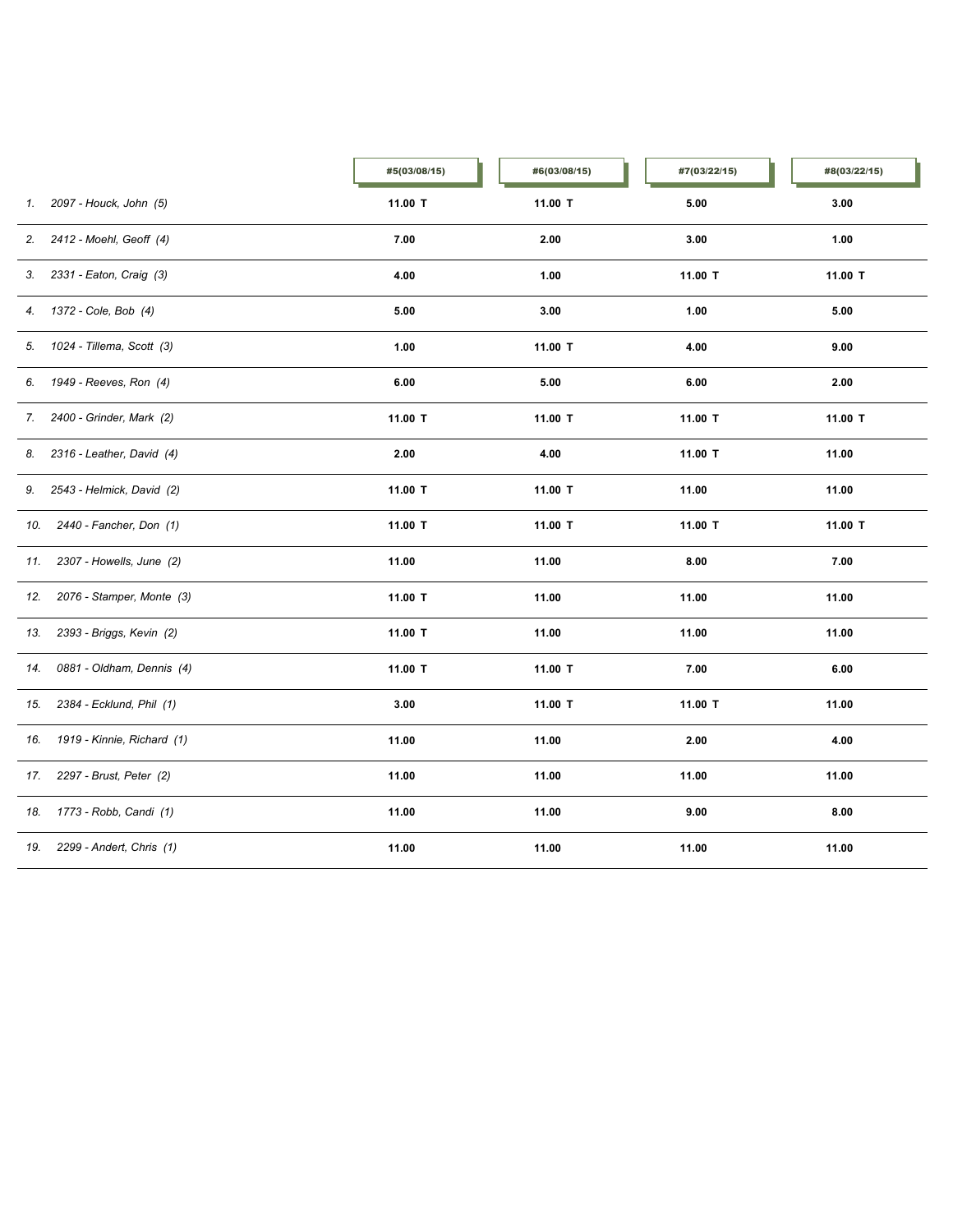|     |                              | #9(03/22/15) | #10(04/11/15) | #11(04/11/15) | #12(04/12/15) |
|-----|------------------------------|--------------|---------------|---------------|---------------|
| 1.  | 2097 - Houck, John (5)       | 4.00         | 2.00          | 2.00          | $6.00$ T      |
| 2.  | 2412 - Moehl, Geoff (4)      | 2.00         | 12.00 T       | 12.00 T       | $7.00$ T      |
|     | 3. 2331 - Eaton, Craig (3)   | 11.00 T      | 12.00 T       | 12.00 T       | 12.00 T       |
|     | 4. 1372 - Cole, Bob (4)      | 8.00         | 12.00 T       | 12.00 T       | 4.00          |
|     | 5. 1024 - Tillema, Scott (3) | 7.00         | 12.00 T       | 12.00 T       | 12.00 T       |
|     | 6. 1949 - Reeves, Ron (4)    | 1.00         | 4.00          | 5.00          | 5.00          |
| 7.  | 2400 - Grinder, Mark (2)     | 11.00        | 1.00          | 1.00          | 2.00          |
| 8.  | 2316 - Leather, David (4)    | 11.00        | 12.00 T       | 12.00 T       | 12.00 T       |
| 9.  | 2543 - Helmick, David (2)    | 11.00        | 12.00 T       | 12.00 T       | 3.00          |
| 10. | 2440 - Fancher, Don (1)      | 11.00        | 3.00          | 3.00          | 1.00          |
| 11. | 2307 - Howells, June (2)     | 6.00         | 12.00 T       | 12.00 T       | 12.00 T       |
| 12. | 2076 - Stamper, Monte (3)    | 11.00        | 12.00 T       | 12.00 T       | 12.00 T       |
| 13. | 2393 - Briggs, Kevin (2)     | 11.00        | 5.00          | 4.00          | 12.00 T       |
| 14. | 0881 - Oldham, Dennis (4)    | 11.00 T      | 12.00 T       | 12.00 T       | 8.00          |
| 15. | 2384 - Ecklund, Phil (1)     | 11.00        | 12.00 T       | 12.00 T       | 12.00 T       |
| 16. | 1919 - Kinnie, Richard (1)   | 5.00         | 12.00 T       | 12.00 T       | 12.00 T       |
| 17. | 2297 - Brust, Peter (2)      | 11.00        | 12.00 T       | 12.00 T       | 12.00 T       |
| 18. | 1773 - Robb, Candi (1)       | 3.00         | 12.00 T       | 12.00 T       | 12.00 T       |
| 19. | 2299 - Andert, Chris (1)     | 11.00        | 12.00 T       | 12.00 T       | 12.00 T       |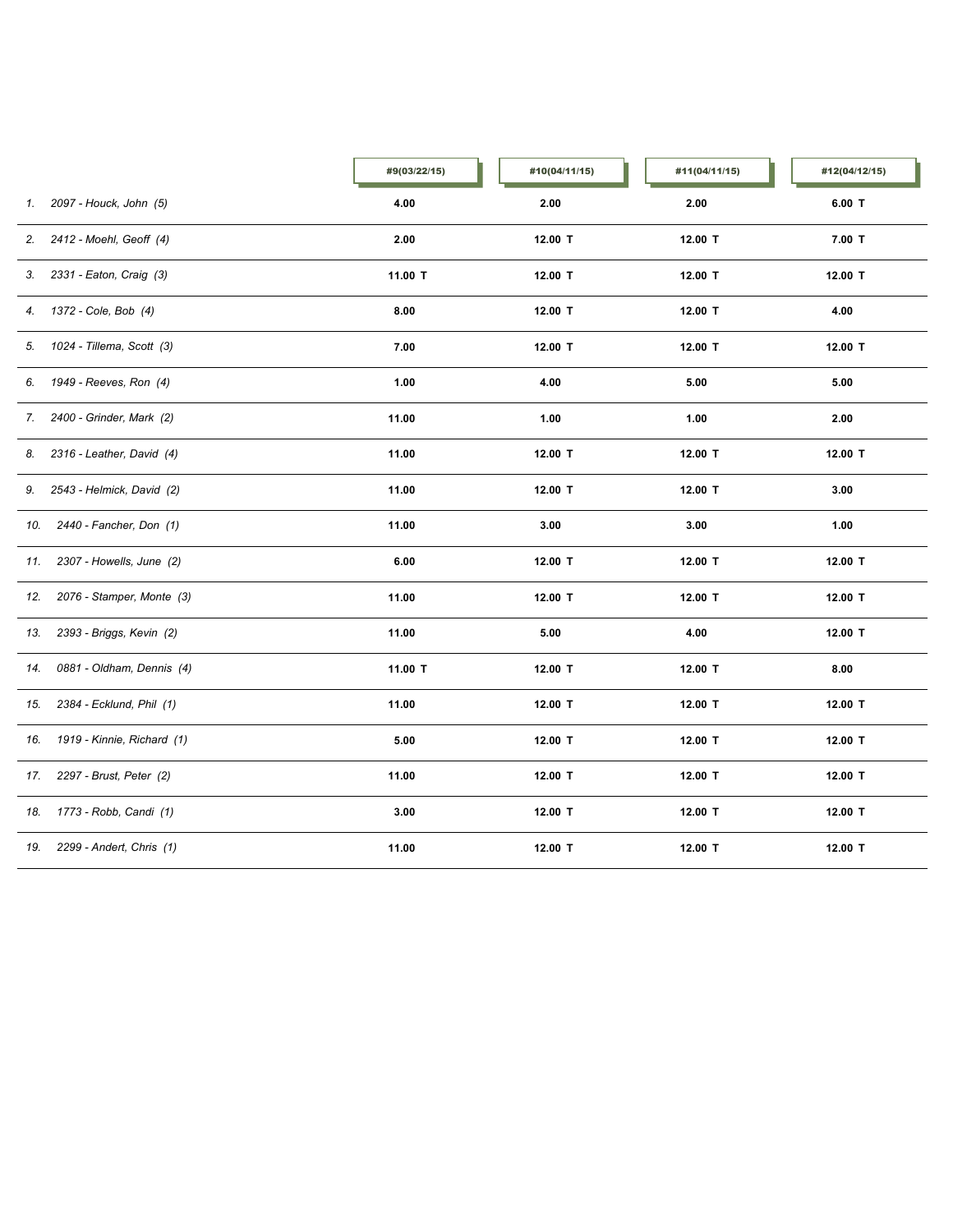|     |                              | #13(04/12/15) | #14(04/12/15) | #15(04/25/15) | #16(04/25/15) |
|-----|------------------------------|---------------|---------------|---------------|---------------|
| 1.  | 2097 - Houck, John (5)       | 4.00          | 6.00          | 4.00          | $6.00$ T      |
|     | 2. 2412 - Moehl, Geoff (4)   | 7.00          | $8.00$ T      | 2.00          | 3.00          |
|     | 3. 2331 - Eaton, Craig (3)   | 12.00 T       | 12.00 T       | 6.00          | 2.00          |
|     | 4. 1372 - Cole, Bob (4)      | 5.00          | 2.00          | 7.00          | $8.00$ T      |
|     | 5. 1024 - Tillema, Scott (3) | 12.00 T       | 12.00 T       | 10.00         | 10.00         |
| 6.  | 1949 - Reeves, Ron (4)       | $8.00$ T      | 7.00          | $8.00$ T      | $7.00$ T      |
| 7.  | 2400 - Grinder, Mark (2)     | 1.00          | 3.00          | 1.00          | 4.00          |
| 8.  | 2316 - Leather, David (4)    | 12.00 T       | 8.00          | 10.00         | 10.00         |
| 9.  | 2543 - Helmick, David (2)    | 3.00          | 4.00          | 3.00          | 1.00          |
| 10. | 2440 - Fancher, Don (1)      | 6.00          | 5.00          | 10.00         | 10.00         |
| 11. | 2307 - Howells, June (2)     | 12.00 T       | 12.00 T       | 10.00         | 10.00         |
| 12. | 2076 - Stamper, Monte (3)    | 2.00          | 1.00          | 5.00          | 5.00          |
| 13. | 2393 - Briggs, Kevin (2)     | 12.00 T       | 12.00 T       | 10.00         | 10.00         |
| 14. | 0881 - Oldham, Dennis (4)    | 9.00          | 8.00          | 10.00         | 10.00         |
| 15. | 2384 - Ecklund, Phil (1)     | 12.00 T       | 12.00 T       | 10.00         | 10.00         |
| 16. | 1919 - Kinnie, Richard (1)   | 12.00 T       | 12.00 T       | 10.00         | 10.00         |
| 17. | 2297 - Brust, Peter (2)      | 12.00 T       | 12.00 T       | 9.00          | 9.00          |
| 18. | 1773 - Robb, Candi (1)       | 12.00 T       | 12.00 T       | 10.00         | 10.00         |
| 19. | 2299 - Andert, Chris (1)     | 12.00 T       | 12.00 T       | 10.00         | 10.00         |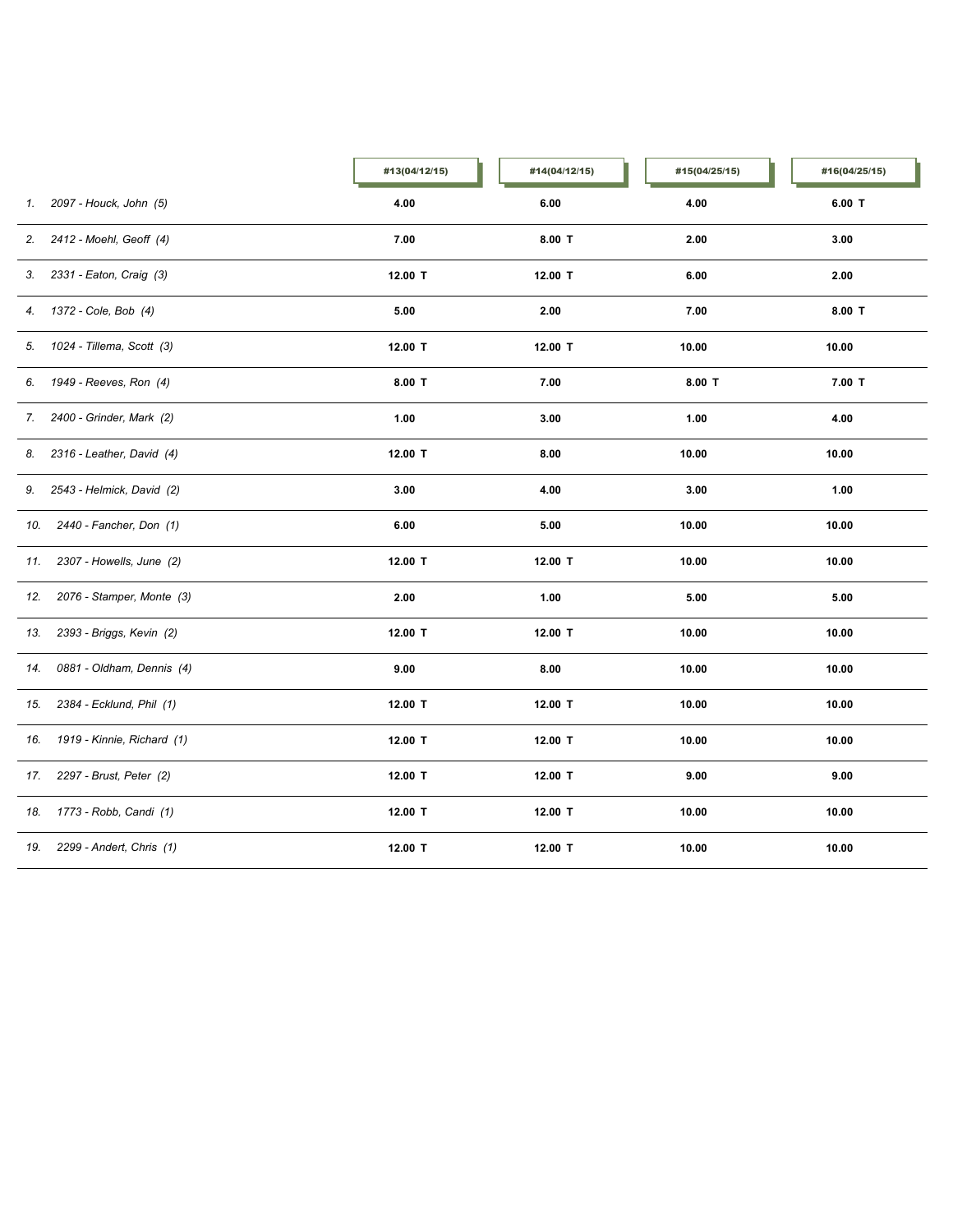|     |                              | #17(04/26/15) | #18(05/09/15) | #19(05/09/15) | #20(05/10/15) |
|-----|------------------------------|---------------|---------------|---------------|---------------|
| 1.  | 2097 - Houck, John (5)       | 10.00 T       | 1.00          | 3.00          | 10.00 T       |
| 2.  | 2412 - Moehl, Geoff (4)      | 1.00          | 10.00 T       | 10.00 T       | 10.00 T       |
| 3.  | 2331 - Eaton, Craig (3)      | 10.00         | 2.00          | 1.00          | 10.00         |
|     | 4. 1372 - Cole, Bob (4)      | 10.00 T       | 10.00 T       | 10.00 T       | 10.00 $T$     |
|     | 5. 1024 - Tillema, Scott (3) | 10.00         | 5.00          | 4.00          | $10.00$ T     |
| 6.  | 1949 - Reeves, Ron (4)       | 10.00 T       | 10.00 T       | 10.00 T       | $10.00$ T     |
| 7.  | 2400 - Grinder, Mark (2)     | 10.00         | 10.00         | 10.00         | 10.00         |
| 8.  | 2316 - Leather, David (4)    | 10.00         | 4.00          | 2.00          | 3.00          |
| 9.  | 2543 - Helmick, David (2)    | 10.00         | 10.00         | 10.00         | 10.00         |
| 10. | 2440 - Fancher, Don (1)      | 10.00         | 10.00         | 10.00         | 10.00         |
| 11. | 2307 - Howells, June (2)     | 10.00         | 10.00         | 10.00         | 1.00          |
| 12. | 2076 - Stamper, Monte (3)    | 10.00         | 10.00         | 10.00         | 10.00         |
| 13. | 2393 - Briggs, Kevin (2)     | 10.00         | 10.00         | 10.00         | 2.00          |
| 14. | 0881 - Oldham, Dennis (4)    | 10.00         | 3.00          | 10.00         | 10.00         |
| 15. | 2384 - Ecklund, Phil (1)     | 10.00         | 10.00         | 10.00         | 10.00         |
| 16. | 1919 - Kinnie, Richard (1)   | 10.00         | 10.00         | 10.00         | 10.00         |
| 17. | 2297 - Brust, Peter (2)      | 10.00         | 6.00          | 10.00         | 10.00         |
|     | 18. 1773 - Robb, Candi (1)   | 10.00         | 10.00         | 10.00         | 10.00         |
| 19. | 2299 - Andert, Chris (1)     | 10.00         | 10.00         | 10.00         | 10.00         |